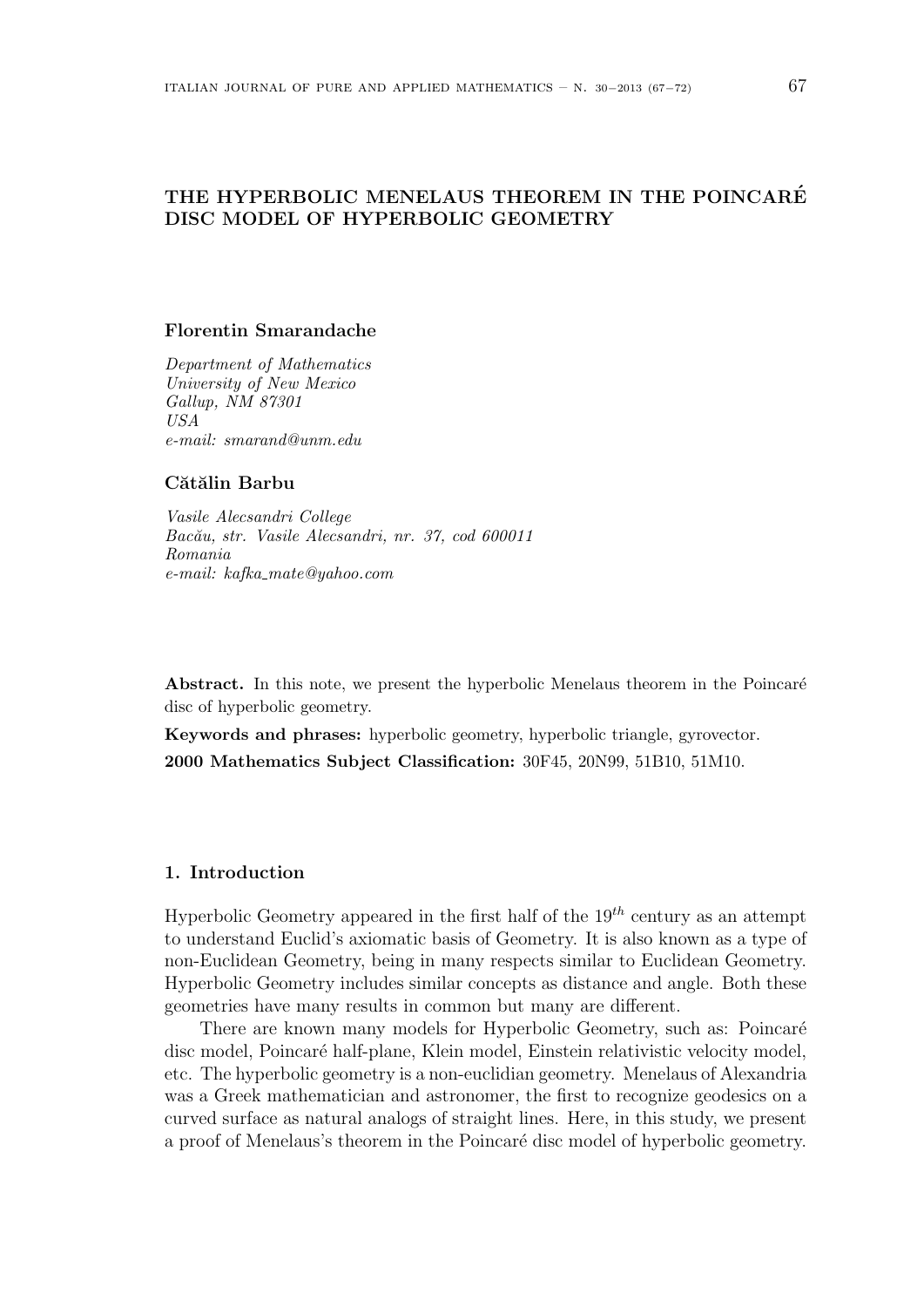The well-known Menelaus theorem states that if *l* is a line not through any vertex of a triangle *ABC* such that *l* meets *BC* in *D, CA* in *E*, and *AB* in *F*, then *DB*  $\frac{DE}{DC}$  · *EC*  $\frac{20}{EA}$  · *F A F B*  $= 1$  [1]. This result has a simple statement but it is of great interest. We just mention here few different proofs given by A. Johnson [2], N.A. Court [3], C. Coşniță [4], A. Ungar [5]. F. Smarandache (1983) has generalized the Theorem of Menelaus for any polygon with  $n \geq 4$  sides as follows: If a line *l* intersects the *n*-gon  $A_1A_2...A_n$  sides  $A_1A_2$ ,  $A_2A_3$ , ..., and  $A_nA_1$  respectively in the points  $M_1, M_2, \ldots$ , and  $M_n$ , then  $\frac{M_1 A_1}{M_1 A_2}$  $\frac{M_1A_1}{M_1A_2} \cdot \frac{M_2A_2}{M_2A_3}$  $M_2A_3$  $\cdot \ldots \cdot \frac{M_n A_n}{M_n}$  $M_nA_1$  $= 1$  [6].

We begin with the recall of some basic geometric notions and properties in the Poincaré disc. Let  $D$  denote the unit disc in the complex  $z$ -plane, i.e.

$$
D = \{ z \in \mathbb{C} : |z| < 1 \}.
$$

The most general Möbius transformation of *D* is

$$
z \to e^{i\theta} \frac{z_0 + z}{1 + \overline{z_0} z} = e^{i\theta} (z_0 \oplus z),
$$

which induces the Möbius addition  $\oplus$  in *D*, allowing the Möbius transformation of the disc to be viewed as a Möbius left gyro-translation

$$
z \to z_0 \oplus z = \frac{z_0 + z}{1 + \overline{z_0}z}
$$

followed by a rotation. Here  $\theta \in \mathbb{R}$  is a real number,  $z, z_0 \in D$ , and  $\overline{z_0}$  is the complex conjugate of  $z_0$ . Let  $Aut(D, \oplus)$  be the automorphism group of the grupoid  $(D, \oplus)$ . If we define

$$
gyr: D \times D \to Aut(D, \oplus), gyr[a, b] = \frac{a \oplus b}{b \oplus a} = \frac{1 + ab}{1 + \overline{a}b},
$$

then is true gyro-commutative law

$$
a \oplus b = gyr[a, b](b \oplus a).
$$

A gyro-vector space  $(G, \oplus, \otimes)$  is a gyro-commutative gyro-group  $(G, \oplus)$  that obeys the following axioms:

- (1)  $qyr[u, v]$ **a**  $qyr[u, v]$ **b** = **a**  $\cdot$  **b** for all points **a**, **b**, **u**, **v**  $\in$ *G*.
- (2) *G* admits a scalar multiplication, *⊗*, possessing the following properties. For all real numbers  $r, r_1, r_2 \in \mathbb{R}$  and all points  $\mathbf{a} \in G$ :
	- $(G1)$  1  $\otimes$  **a** = **a**
	- $(G2)$   $(r_1 + r_2) \otimes a = r_1 \otimes a \oplus r_2 \otimes a$
	- $(G3)$   $(r_1r_2) \otimes \mathbf{a} = r_1 \otimes (r_2 \otimes \mathbf{a})$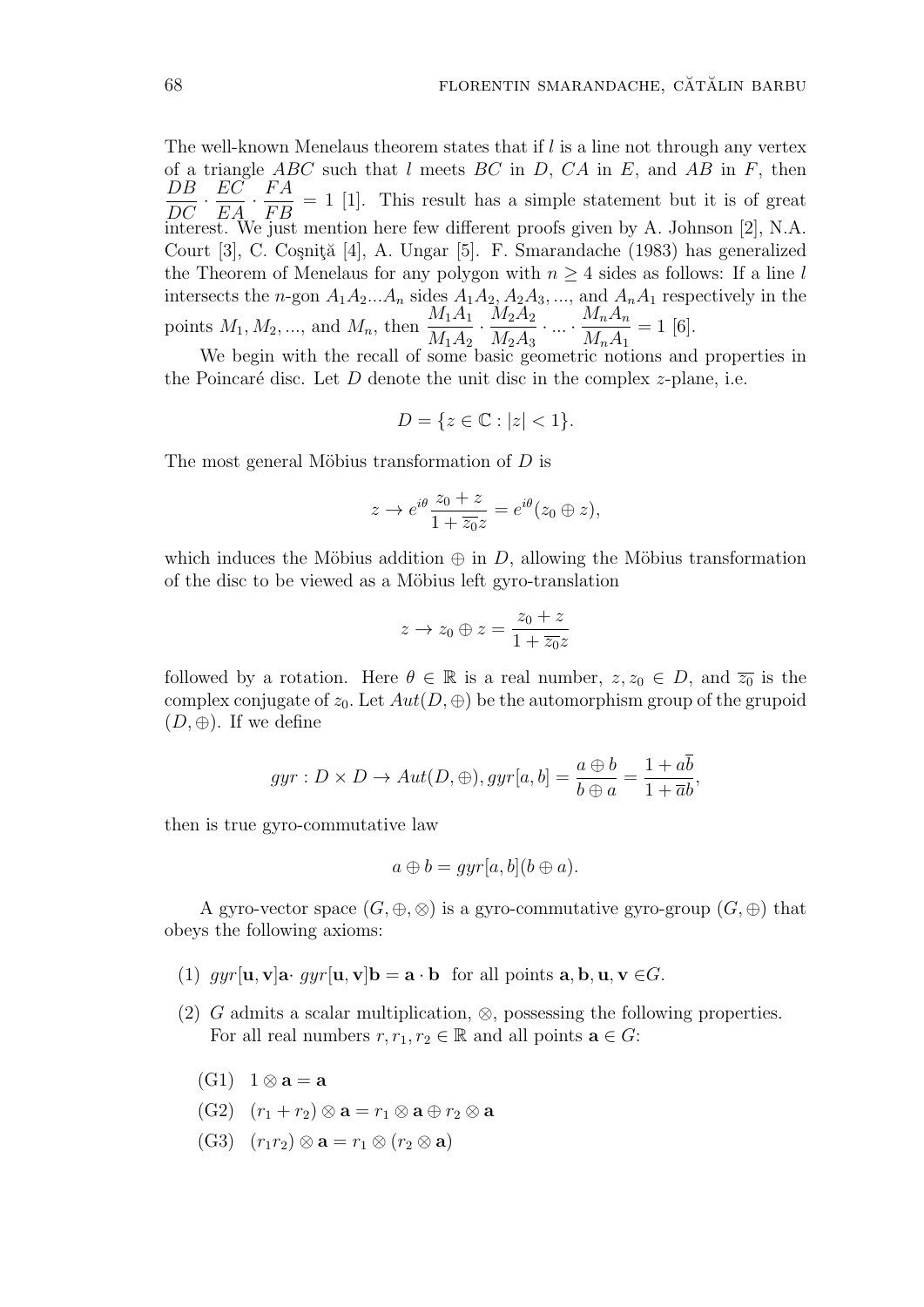(G4) 
$$
\frac{|r| \otimes \mathbf{a}}{\|r \otimes \mathbf{a}\|} = \frac{\mathbf{a}}{\|\mathbf{a}\|}
$$

- $(G5)$   $qyr[\mathbf{u}, \mathbf{v}](r \otimes \mathbf{a}) = r \otimes qyr[\mathbf{u}, \mathbf{v}]\mathbf{a}$
- $(G6)$   $qyr[r_1 \otimes \mathbf{v}, r_1 \otimes \mathbf{v}] = 1$
- (3) Real vector space structure  $(\|G\|, \oplus, \otimes)$  for the set  $\|G\|$  of one-dimensional "vectors"

$$
||G|| = \{ \pm ||\mathbf{a}|| : \mathbf{a} \in G \} \subset \mathbb{R}
$$

with vector addition  $\oplus$  and scalar multiplication  $\otimes$ *,* such that for all  $r \in \mathbb{R}$ and  $\mathbf{a}, \mathbf{b} \in G$ ,

- $|(G7)$   $||r \otimes \mathbf{a}|| = |r| \otimes ||\mathbf{a}||$
- $(G8)$   $||\mathbf{a} \oplus \mathbf{b}|| \le ||\mathbf{a}|| \oplus ||\mathbf{b}||.$

**Theorem 1** (The law of gyrosines in Möbius gyrovector spaces). Let *ABC be a gyrotriangle in a Möbius gyrovector space*  $(V_s, \oplus, \otimes)$  *with vertices*  $A, B, C \in V_s$ , sides  $\mathbf{a}, \mathbf{b}, \mathbf{c} \in \mathbf{V}_s$ , and side gyrolengths  $a, b, c \in (-s, s)$ ,  $\mathbf{a} = \ominus B \oplus C$ ,  $\mathbf{b} = \ominus C \oplus A$ ,  $\mathbf{c} = \ominus A \oplus B$ ,  $a = \|\mathbf{a}\|$ ,  $b = \|\mathbf{b}\|$ ,  $c = \|\mathbf{c}\|$ , and with gyroangles  $\alpha, \beta$ , *and*  $\gamma$  *at the vertices*  $A, B$ *, and*  $C$ *. Then* 

$$
\frac{a_{\gamma}}{\sin \alpha} = \frac{b_{\gamma}}{\sin \beta} = \frac{c_{\gamma}}{\sin \gamma},
$$

*where*  $v_{\gamma} =$ *v*  $1 - \frac{v^2}{s^2}$ *s* 2 [7, p. 267].

**Definition 2** The hyperbolic distance function in *D* is defined by the equation

$$
d(a,b) = |a \ominus b| = \left| \frac{a-b}{1 - \overline{a}b} \right|.
$$

Here,  $a \ominus b = a \oplus (-b)$ , for  $a, b \in D$ .

For further details we refer to the recent book of A.Ungar [5].

## **2. Main results**

In this section, we prove the Menelaus's theorem in the Poincaré disc model of hyperbolic geometry.

**Theorem 3 (The Menelaus's Theorem for Hyperbolic Gyrotriangle).** *If l is a gyroline not through any vertex of an gyrotriangle ABC such that l meets BC in D, CA in E, and AB in F, then*

$$
\frac{(AF)_{\gamma}}{(BF)_{\gamma}} \cdot \frac{(BD)_{\gamma}}{(CD)_{\gamma}} \cdot \frac{(CE)_{\gamma}}{(AE)_{\gamma}} = 1.
$$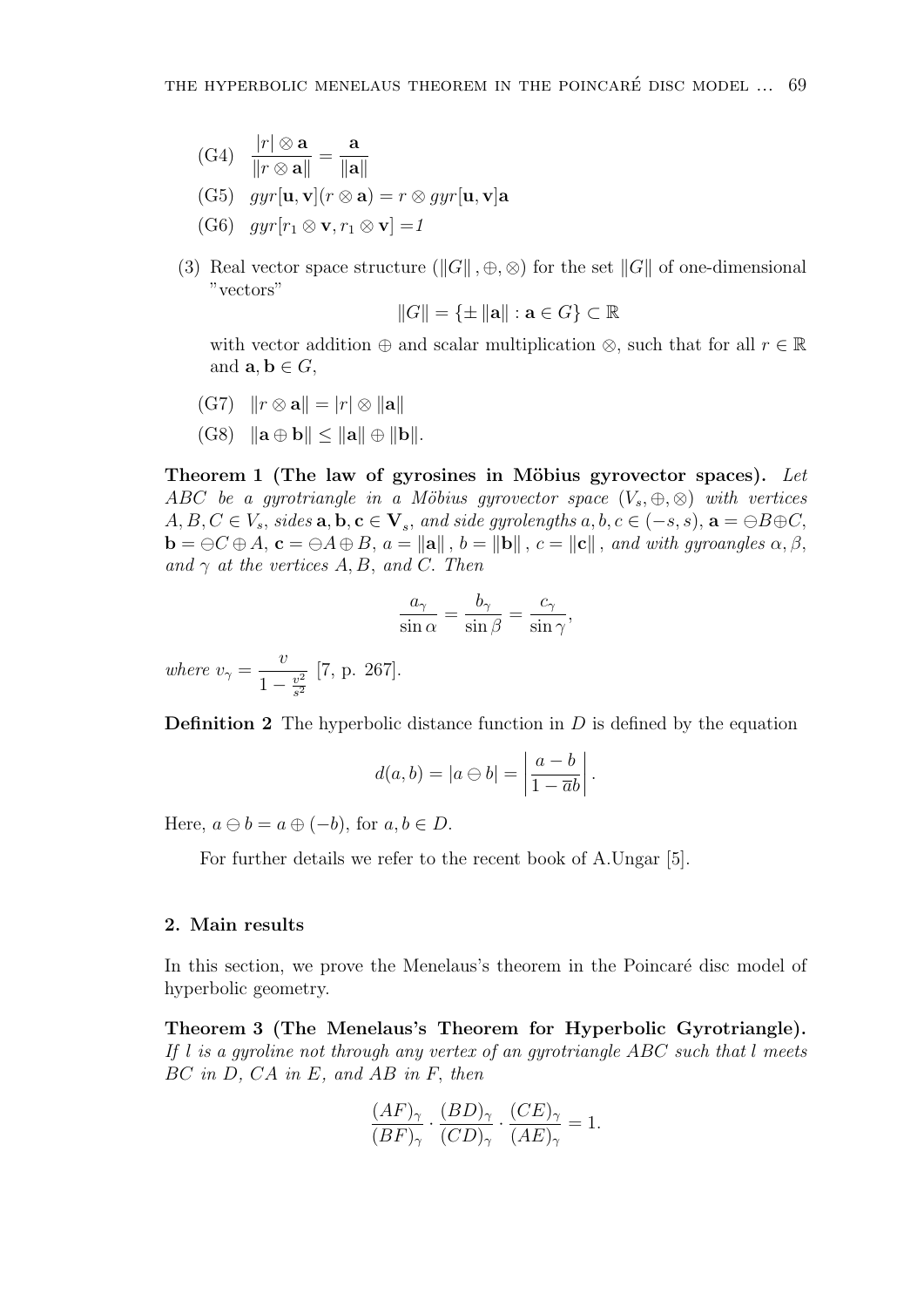

**Proof.** In function of the position of the gyroline *l* intersect internally a side of *ABC* triangle and the other two externally (See Figure 1), or the line *l* intersect all three sides externally (See Figure 2).

If we consider the first case, the law of gyrosines (See Theorem 1), gives for the gyrotriangles *AEF, BF D,* and *CDE*, respectively

(1) 
$$
\frac{(AE)_{\gamma}}{(AF)_{\gamma}} = \frac{\sin \widehat{AFE}}{\sin \widehat{AEF}},
$$

(2) 
$$
\frac{(BF)_{\gamma}}{(BD)_{\gamma}} = \frac{\sin \widehat{FDB}}{\sin \widehat{DFB}},
$$

and

(3) 
$$
\frac{(CD)_{\gamma}}{(CE)_{\gamma}} = \frac{\sin \widehat{DEC}}{\sin \widehat{EDC}},
$$

where  $\sin \widehat{AFE} = \sin \widehat{DFB}$ ,  $\sin \widehat{EDC} = \sin \widehat{FDB}$ , and  $\sin \widehat{AEF} = \sin \widehat{DEC}$ , since gyroangles  $\widehat{AEF}$  and  $\widehat{DEC}$  are suplementary. Hence, by (1), (2) and (3), we have

(4) 
$$
\frac{(AE)_{\gamma}}{(AF)_{\gamma}} \cdot \frac{(BF)_{\gamma}}{(BD)_{\gamma}} \cdot \frac{(CD)_{\gamma}}{(CE)_{\gamma}} = \frac{\sin \widehat{AFE}}{\sin \widehat{AEF}} \cdot \frac{\sin \widehat{FDB}}{\sin \widehat{DFB}} \cdot \frac{\sin \widehat{DEC}}{\sin \widehat{EDC}} = 1,
$$

the conclusion follows. The second case is treated similar to the first.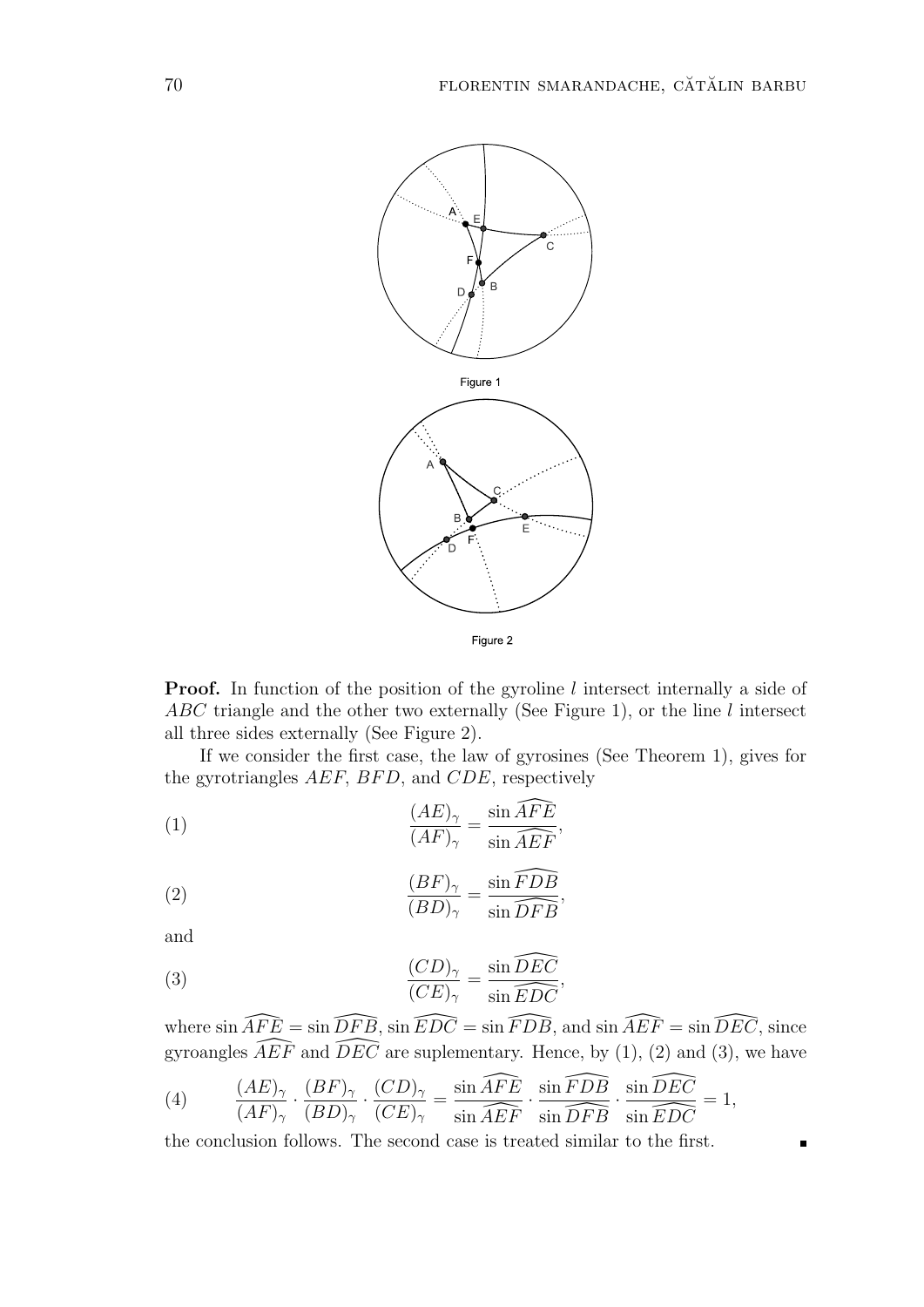Naturally, one may wonder whether the converse of the Menelaus theorem exists.

**Theorem 4 (Converse of Menelaus's Theorem for Hyperbolic Gyrotriangle).** *If D lies on the gyroline BC, E on CA, and F on AB such that*

(5) 
$$
\frac{(AF)_{\gamma}}{(BF)_{\gamma}} \cdot \frac{(BD)_{\gamma}}{(CD)_{\gamma}} \cdot \frac{(CE)_{\gamma}}{(AE)_{\gamma}} = 1,
$$

*then D, E, and F are collinear.*

**Proof.** Relabelling if necessary, we may assume that the gyropoint *D* lies beyond *B* on *BC.* If *E* lies between *C* and *A,* then the gyroline *ED* cuts the gyroside *AB,* at *F ′* say. Applying Menelaus's theorem to the gyrotriangle *ABC* and the gyroline  $E - F' - D$ , we get

(6) 
$$
\frac{(AF')_{\gamma}}{(BF')_{\gamma}} \cdot \frac{(BD)_{\gamma}}{(CD)_{\gamma}} \cdot \frac{(CE)_{\gamma}}{(AE)_{\gamma}} = 1.
$$

From (5) and (6), we get  $\frac{(AF)_{\gamma}}{(BP)}$  $(BF)$ <sup>γ</sup> =  $(AF')_{\gamma}$  $(BF')_{\gamma}$ *r*. This equation holds for  $F = F'$ . Indeed, if we take  $x := |\Theta A \oplus F'|$  and  $c := |\Theta A \oplus B|$ , then we get  $c \ominus x =$ *|⊖F ′ ⊕ B| .* For *x ∈* (*−*1*,* 1) define

(7) 
$$
f(x) = \frac{x}{1 - x^2} : \frac{c \ominus x}{1 - (c \ominus x)^2}.
$$

Because  $c \ominus x =$ *c − x* 1 *− cx ,* then  $f(x) = \frac{x(1 - c^2)}{(1 - c^2)}$  $(c - x)(1 - cx)$ *.* Since the following equality holds

(8) 
$$
f(x) - f(y) = \frac{c(1 - c^2)(1 - xy)}{(c - x)(1 - cx)(c - y)(1 - cy)}(x - y),
$$

we get  $f(x)$  is an injective function and this implies  $F = F'$ , so  $D, E, F$  are collinear.

There are still two possible cases. The first is if we suppose that the gyropoint *F* lies on the gyroside *AB,* then the gyrolines *DF* cuts the gyrosegment *AC* in the gyropoint  $E'$ . The second possibility is that  $E$  is not on the gyroside  $AC$ ,  $E$ lies beyond *C.* Then *DE* cuts the gyroline *AB* in the gyropoint *F ′ .* In each case a similar application of Menelaus gives the result.  $\blacksquare$ 

#### **References**

- [1] Honsberger, R., *Episodes in Nineteenth and Twentieth Century Euclidean Geometry*, Washington, DC: Math. Assoc. Amer., 1995, 147.
- [2] Johnson, R.A., *Advanced Euclidean Geometry*, New York, Dover Publications, Inc., 1962, 147.